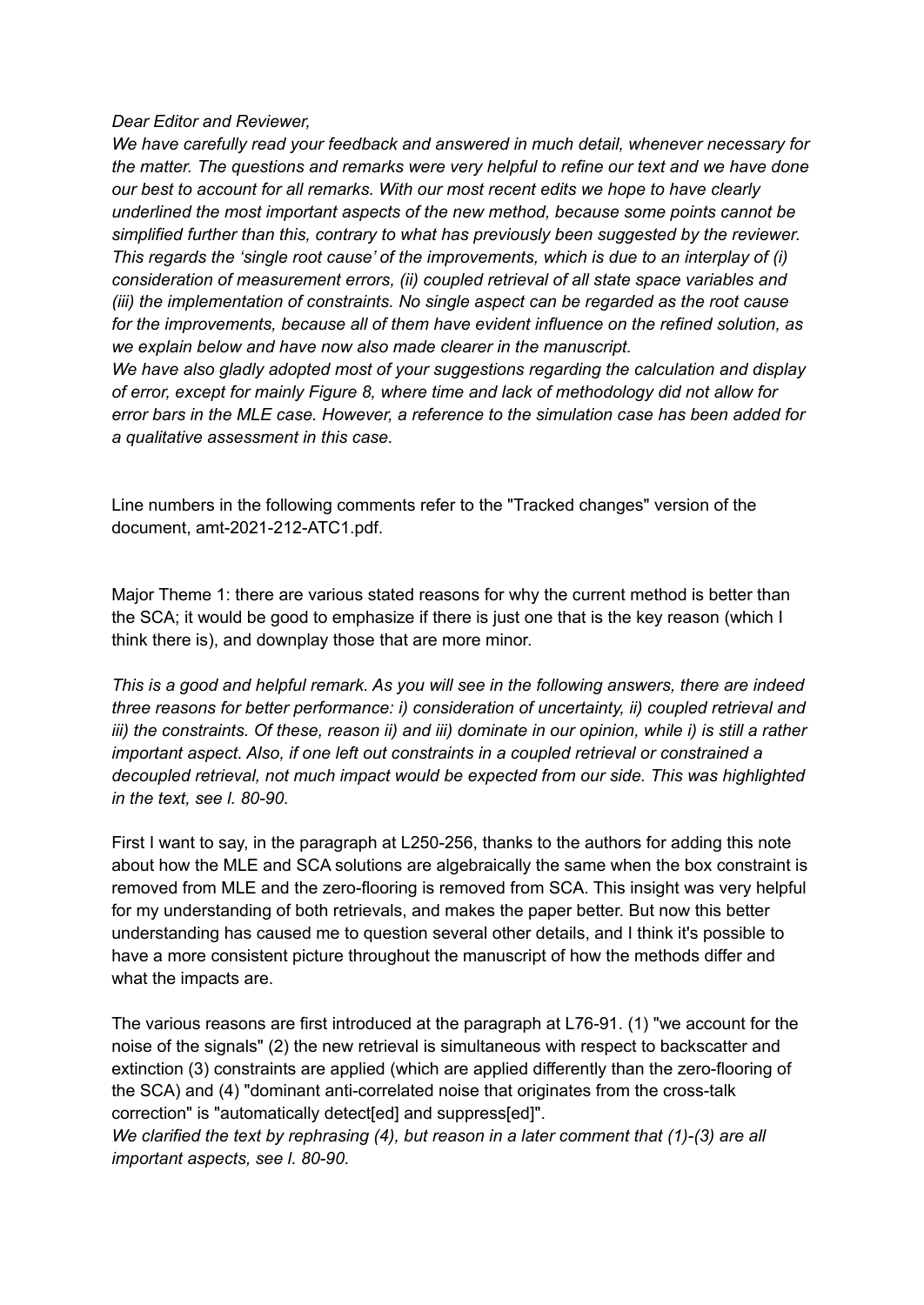Reading between the lines of the manuscript, it seems the SCA implements its zero-flooring constraint after the mathematical retrieval of backscatter and extinction; …

*For clarification we added a sentence close to line 225, mentioning that the zero-flooring in SCA happens indeed during the iterative retrieval (not just afterwards), see Flamat et al. for reference, and that SCA midbin is not being regularized in this way.*

...does this mean it breaks the connection with the measurements, such that the final reported backscatter and extinction solution cannot reproduce the measurements well? If that's correct, I think that's probably the key difference, since the new retrieval, in contrast, implements the box constraints as part of the retrieval and requires the retrieved backscatter and extinction to be consistent with the measurements subject to the constraints. So, it's a better retrieval because it is self consistent and preserves consistency with the measurements. Do the authors agree? …

*Indeed, we expect as well that the SCA solution with zero-flooring does not reproduce the measured molecular signal perfectly (see <https://doi.org/10.5194/amt-2021-181>, Figure 7), in contrast to the MLE case. On the other hand, this should not be the case for the SCA midbin (SCA MB) results, which are not regularized ad-hoc and hence correspond directly to the measured signals.*

...If so, this is basically the same as the reason marked (3) above, but I believe it should be possible to clarify the introduction, discussion and conclusions to make it more obvious. I believe it would also be helpful to remove or downplay the other distracting reasons that are less informative, or to relate them to this main reason.

In order to highlight this misfit of the SCA solution wie added close to I. 260: "Due to the *implemented zero-flooring of optical depth in the SCA, its retrieved optical properties do not correspond perfectly to the measured signals, though J\_obs=0 still holds in the case of the unregularized SCA MB retrieval." The important aspect here is that the MLE does still perform better than SCA MB, which is not regularized.*

As for the other three reasons: In backwards order, first the "dominant anti-correlated noise". In my first review, I had trouble interpreting the impact of the anti-correlated noise and the authors response says this is actually not important. In that case, I think this reason should be dropped from L84.

*We did so by rephrasing into "A considerable gain in the quality of the retrievals is expected [...], because a coupled retrieval in conjunction with a box-constrained set of space variables will allow for important information exchange during the determination of the self-consistent set of optical properties."*

At L 520 "With this [the introduction of constraints] the anti-correlated noise in the cross-talk corrected signals can be traced back and effectively suppressed", I offer an alternate version that I think is more in line with the author response and revisions in the Appendix: "Since the box constraints are integral to the simultaneous retrieval of backscatter and extinction, noise is suppressed in both products simultaneously, in contrast to the zero-flooring of the SCA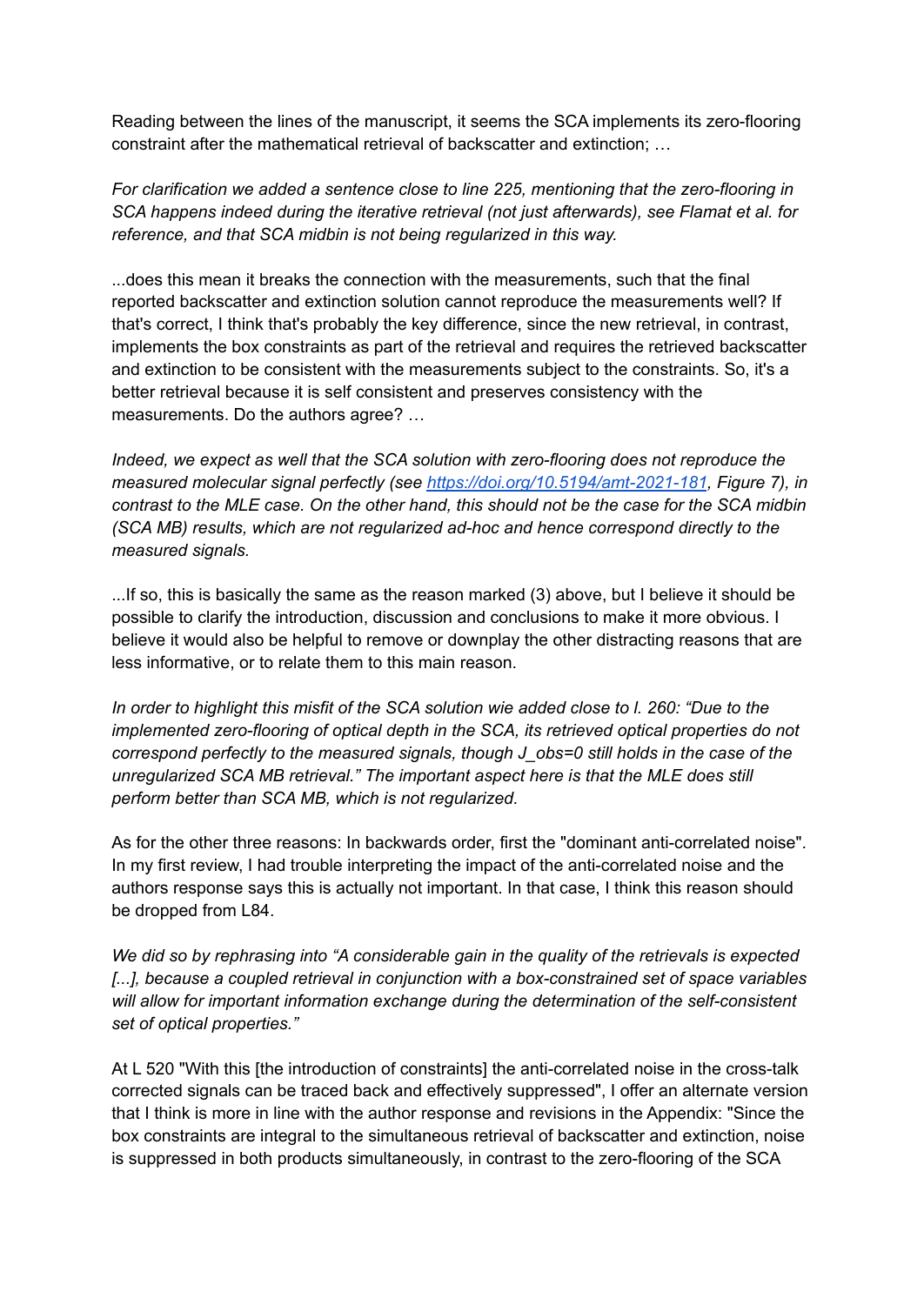which works on the channels independently without regard to the fact that the errors are correlated due to channel cross talk (Appendix A)."

*We appreciate your effort and adopted your suggestion with minor changes, namely: "Since the box constraints are integral to the simultaneous retrieval of backscatter and extinction, noise is suppressed in both products simultaneously, in contrast to the zero-flooring of the SCA, which considers the extinction variable independently without regard to the fact that the errors are correlated due to channel cross-talk (Appendix A). Furthermore, the results of SCA and SCA MB do not strictly fall into a physically meaningful subset of solutions, e.g., they include negative backscatter coefficients."*

Next, the simultaneous retrieval of backscatter and extinction. I think this is important too, but not in the way I first interpreted the writing. L 516 says "A coupled retrieval may improve the precision". However, the authors have now convinced me that if it weren't for the constraints (box constraints for MLE and zero-flooring for SCA), both retrievals are the same algebraic noise-fitting solution, since they have the same number of measurements as unknowns. So, in the absense of the constraints, it doesn't matter at all if the backscatter and extinction are retrieved sequentially or coupled. Rather, as the authors emphasize, it's the better implementation of constraints, an implementation that minimizes disagreement with the measurements, that improves the precision. It's much easier to implement these better constraints in a simultaneous retrieval, of course. So, I think it's something like "A retrieval that implements constraints simultaneously with the retrieval of backscatter and extinction improves precision".

*We fully agree to the point, that the interplay between coupling and constraints is the root cause for precision improvements, as you figured out correctly. One without the other will not have the desired effect. We therefore clarified this in the text as well, see l. 510 to 530.*

Finally, does accounting for the noise in the signals improve the retrieval? As the authors have pointed out in the discussion and revisions, there are the same number of unknowns as measurements, and so the solution (in the absense of the box constraint) is just the algebraic solution. In that case, it doesn't matter what the measurement error covariance matrix looks like; the same solution will be found. What about with the box constraints? No, I think with no prior or regularization term, I believe the minimum cost is still independent of the measurement error covariance matrix, although that minimum won't be zero. In the implementation of the retrieval, if the iterations are cut off at some thereshold that's dependent on the measurement error covariance matrix, then of course that matrix would impact the solution in that way, but if the algorithm actually converges to the minimum cost function (which I believe is the intent here) then I think the measurement error covariance matrix will not impact the solution. Am I correct?

*This is not correct, because it is simplified too far. The entries of the covariance matrix have an influence on the solution in the constrained case (but not in the unconstrained case). Consider the following toy model:*

*Let's model something like the ratio of received molecular signal S\_meas to the expected (simulated) molecular signal S\_sim and let's call the ratio S\_meas/S\_sim = X. Now, let's also assume we measure this ratio (directly, i.e. crosstalk is known) at two different distances r\_1*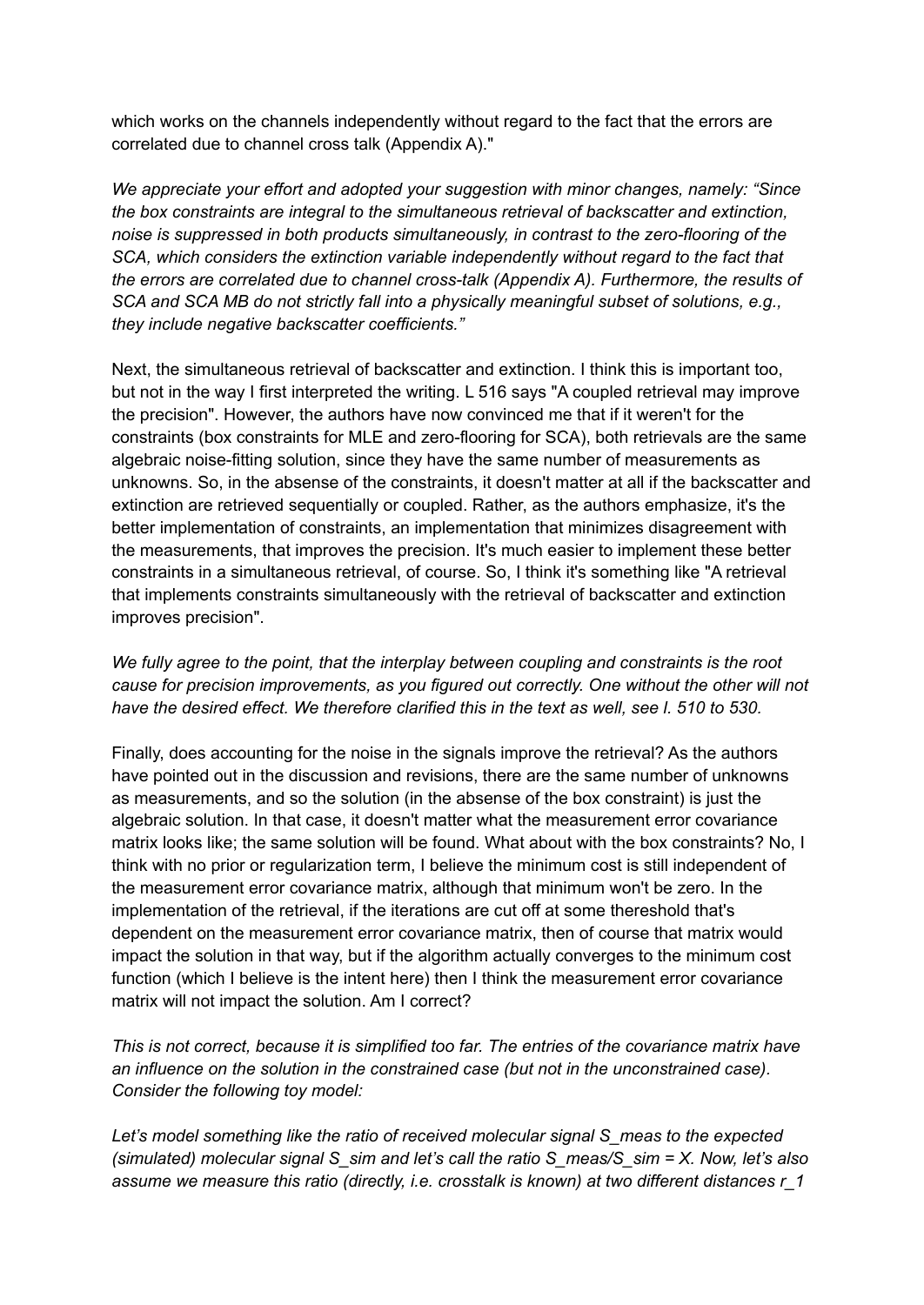*< r\_2. Then, we also know that due to additional aerosol attenuation X(r\_1) >= X(r\_2) must hold, which is our constraint. Shorthand, we just note X\_i = X(r\_i). Now, assume a measurement noise covariance matrix on X, which is diagonal (uncorrelated measurements) with* variances V\_1, V\_2. We call  $X$  *i* the state space variable and Y\_i its measurement Y\_i = *X\_i + epsilon with noise term epsilon.*

*The cost function then is J = 1/V\_1 \* (X\_1-Y\_1)\*\*2 + 1/V\_2 \* (X\_2-Y\_2)\*\*2.*

*Now there are essentially two different cases / scenarios*

*i) Y\_1 > Y\_2 Assume e.g. Y\_1 = 1 and Y\_2 = 0.9. In this case, we can minimize the cost function with X*  $1 = Y_1$  *and*  $X_2 = Y_2$ , *which is in* line *with* the *constraint*  $X_1 > X_2$ . Here, the *variances do not contribute to the solution and the cost at the solution is J=0.*

# *ii). Y\_1 < Y\_2*

Assume e.g. Y  $1 = 0.9$  and Y  $2 = 0.95$ . In this case, the solution X  $1 = Y$  1 and X  $2 = Y$  2 *does not fulfill our constraint of monotonically decreasing signal amplitude and can therefore not be chosen.*

What classical SCA does (in principle) is to say: Let's set  $X_1 = Y_1$  in the first place, and *since X\_2 cannot be greater than X\_1, we make the best guess of "no attenuation" between the points and assume*  $X$   $2 = X$  1.

*This option corresponds to a cost of J = 1/V\_2 \* 0.05^2 = 0.0025/V\_2*

*Now, the MLE considers that both values Y\_1 and Y\_2 are uncertain. If V\_1 = V\_2 = V, then the state space and the corresponding cost function would look like in this figure (note that "half" of the state space is cut away due to the constraint):*



*Here, the red dot marks the minimal cost. Which suggests X\_1 = X\_2 = 0.925 as global minimum. By setting X\_1 = X\_2 one can reproduce this solution (minimize J for X\_1 after substituting) and see that it corresponds to the weighted mean of the measurements Y\_1 and Y\_2, which becomes the arithmetic mean when V\_1 is equal V\_2: X\_1 = X\_2 = (Y\_1/V\_1 + Y\_2/V\_2) / (1/V\_1 + 1/V\_2) = 0.925 Not only is the remaining cost at this solution lower than in the SCA guess, namely J = 1/V\_1\*0.025^2 + 1/V\_2\*0.025^2 = 2/V\*0.025^2 = 0.00125/V,*

*but we also see that the solution explicitly depends on the entries of the error covariance matrix (not their absolute but their ratio). If e.g. V\_1 = 4\*V\_2, then Y\_2 would have higher*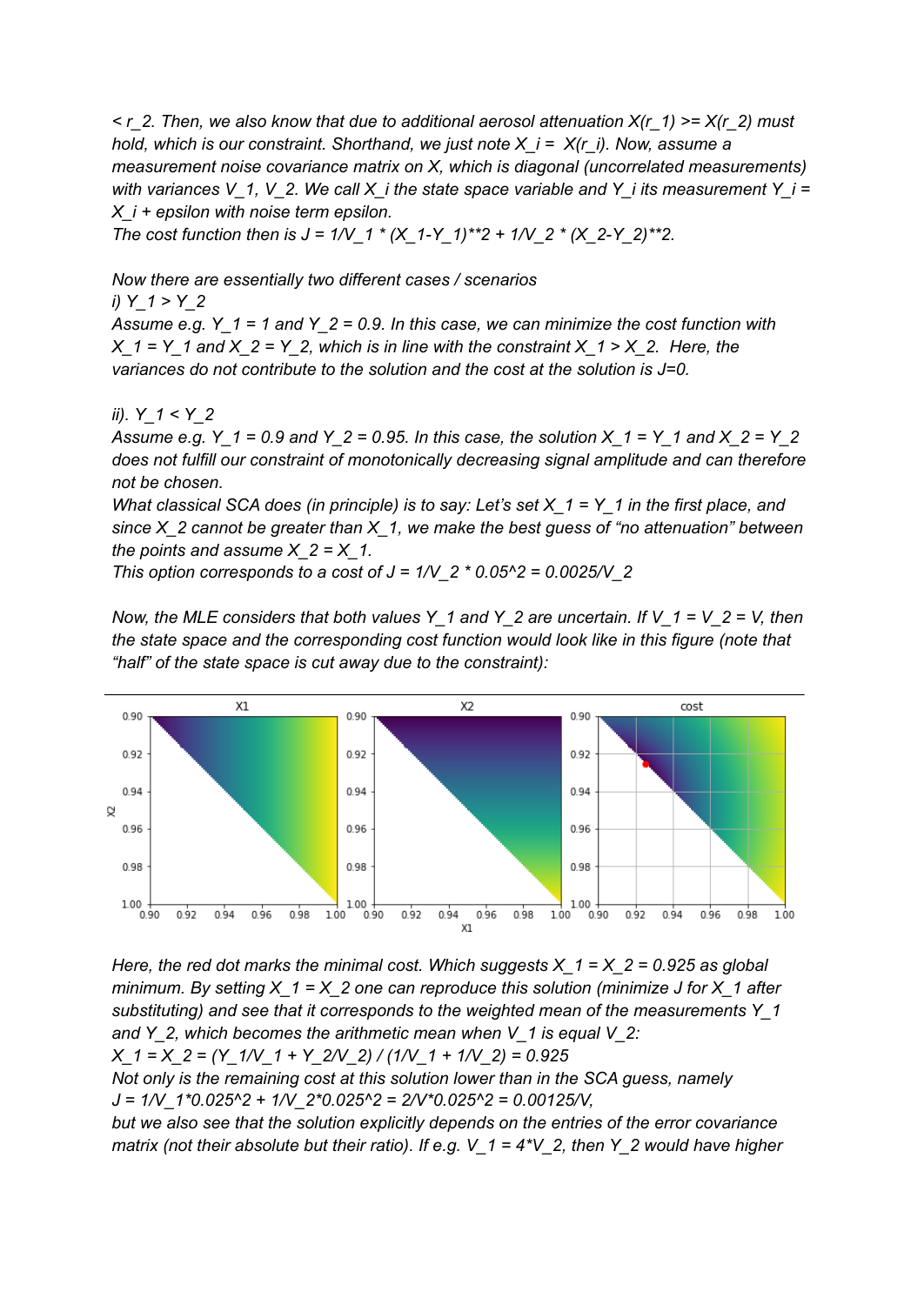*weight* in the solution, which became  $X_1 = X_2 = 0.94$ , see also illustrated in the figure *below:*



*This toy model generalises immediately to the problem at hand: The positivity constraint on optical depth is equivalent to a monotonically decreasing molecular signal ratio X with increasing distance from the satellite. The measured signal ratio X is noisy, and so, case i) and case ii) take almost equal share. Especially when the range bin thickness is reduced, the noise (and its estimate) will increase and the MLE solution at the interface of bins with different width will give higher weight to the thicker bin. We hope this clarifies that the relative magnitude of the covariance matrix entries will have significant influence on the solution in the constrained case, whereas the absolute scale of the uncertainty solely determines the planned convergence criterion, which optimally does not impact the solution. We made a remark in line 292: "Note that the position of a cost function minimum is invariant to scaling of the covariance matrix \$\mathbf{S}\_y \to \lambda\mathbf{S}\_y\$ with scalar \$\lambda\$, while the relative magnitude of its entries is important when being subject to constraints, i.e., in a general case where \$J>0\$ holds at the minimum."*

If so, then almost everywhere that the measurement error covariance matrix is mentioned is confusing and somewhat spurious, and should probably be reconsidered. E.g. Line 80 (mentioned above, where better performance is attributed to accounting for signal error); and L 273 - I understand of course the desire to avoid the complication of the off-diagonal terms in the covariance matrix, but if the covariance matrix doesn't impact the solutions, perhaps this isn't very relevant; and L 279 - "As pointed out by Povey et al (2014) unbiased estimates are a prerequisite" - in Povey et al, it's a prerequisite for an optimal estimation retrieval that has a prior term that must balance with the measurement term, but this retreival does not have that feature.

## *As demonstrated above, the choice of the error covariance matrix will influence the solution in presence of constraints.*

Major Theme 2: There's a need for better characterization of the error distribution of the box-constrained MLE retrieval results. The authors have shown that the new retrieval produces a better-looking solution than the SCA and SCA MB retrievals, but they also have shown that it is still quite impacted by measurement noise and the resulting error is quite significant (100% or more). For that reason, the results should not be used without an understanding of their uncertainty. The simulation cases, therefore, are a hugely important part of this manuscript. It is also important to include some kind of estimate of the spread of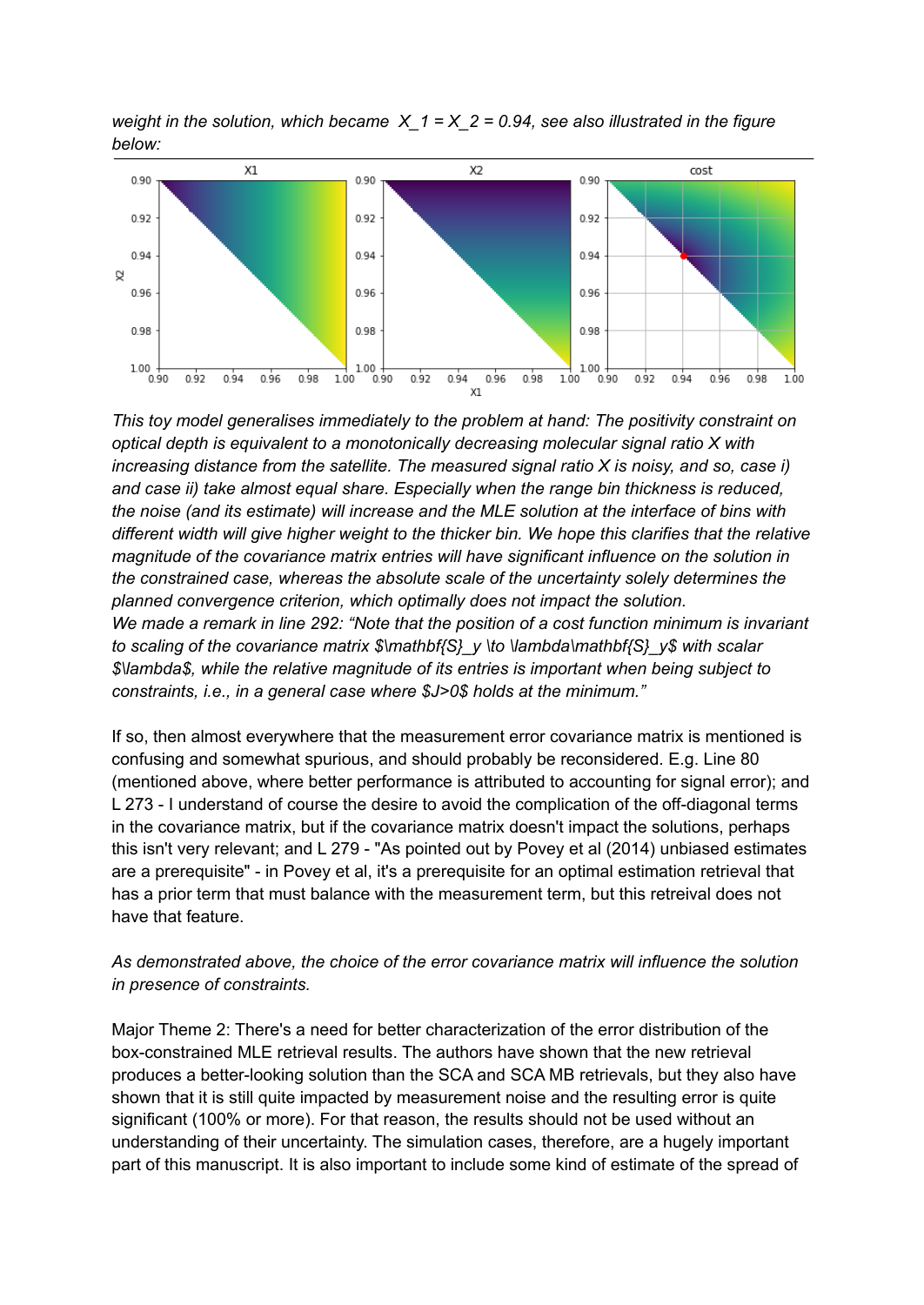solutions for the included real data cases as well. Here are the easiest ways I can think of to do this.

Figure 7. Each solution appears to be an average of multiple bins. Can the figure include an indicator of the actual spread of solutions obtained from each averaging interval?

*This is a very neat idea, we therefore display now the range of maximum and minimum lidar ratio values within the bins used for each data point and updated the caption. This gives the reader a clear idea of the retrieval method's behaviour without hypothesising on the signal noise.*

Figure 8. I appreciate that this case is harder, since it is only two individual profiles. One approach is to produce another simulation with profiles taken from the solution of this real data case (i.e. same backscatter and extinction as one of the profiles or the mean of them). If it is difficult to use the instrument simulator to do this, then I think it would be accpetable to use the assumed measurement error covariance matrix (i.e. from Eq 13) to estimate it. (This is the clarification of my earlier suggestion that the authors requested.)

*We agreed to delete the appendix on analytical error propagation, as it is not used throughout the manuscript anymore. Therefore, we would want to mitigate confusion by relying on the non-representative, analytic way of calculating uncertainties here, without having it documented anymore. Due to the time constraints, we were not able to find an alternative for the error propagation, so we have to keep Figure 8 without error bars on the MLE results. But we suggest to add the following text within section 4.4 for a qualitative error assessment:*

*"By comparison to the similar simulation case I, we expect a backscatter coefficient error in MLE retrieval on the order of 30 \% within the aerosol layer below 3.5 km and an extinction coefficient error on the order of 100 \% for individual range bins. A comparison of SCA and SCA MB results with the simulation case I and the ground truth also suggests, that the currently reported error in the L2A product is no reliable estimate."*

Ultimately, the authors would like an analytical error calculation since only an analytical solution is believed to be fast enough for practical use in real data processing. However, since both the input errors and the forward model (when box constraints are included) are non-linear, any analytic solution with assumptions will be hard to accept until sufficient research and analysis demonstrate consistency with existing numerical solutions for real data. So, a fair number of numerical solutions will be required to be calculated anyway. This underscores my hope that it's not unreasonable to wish for numerical results for the specific cases in the manuscript.

*We agree that any analysis of an analytical approach will need to rely on a manifold of simulation cases. But for this comparison to be made, we would need to develop an analytic model / an alternative approach in the first place. You also acknowledge that such a comparison will take considerable effort. Hence, we will have to work on the error characterisation in the future work but cannot include it within the rather limited time frame of this revision.*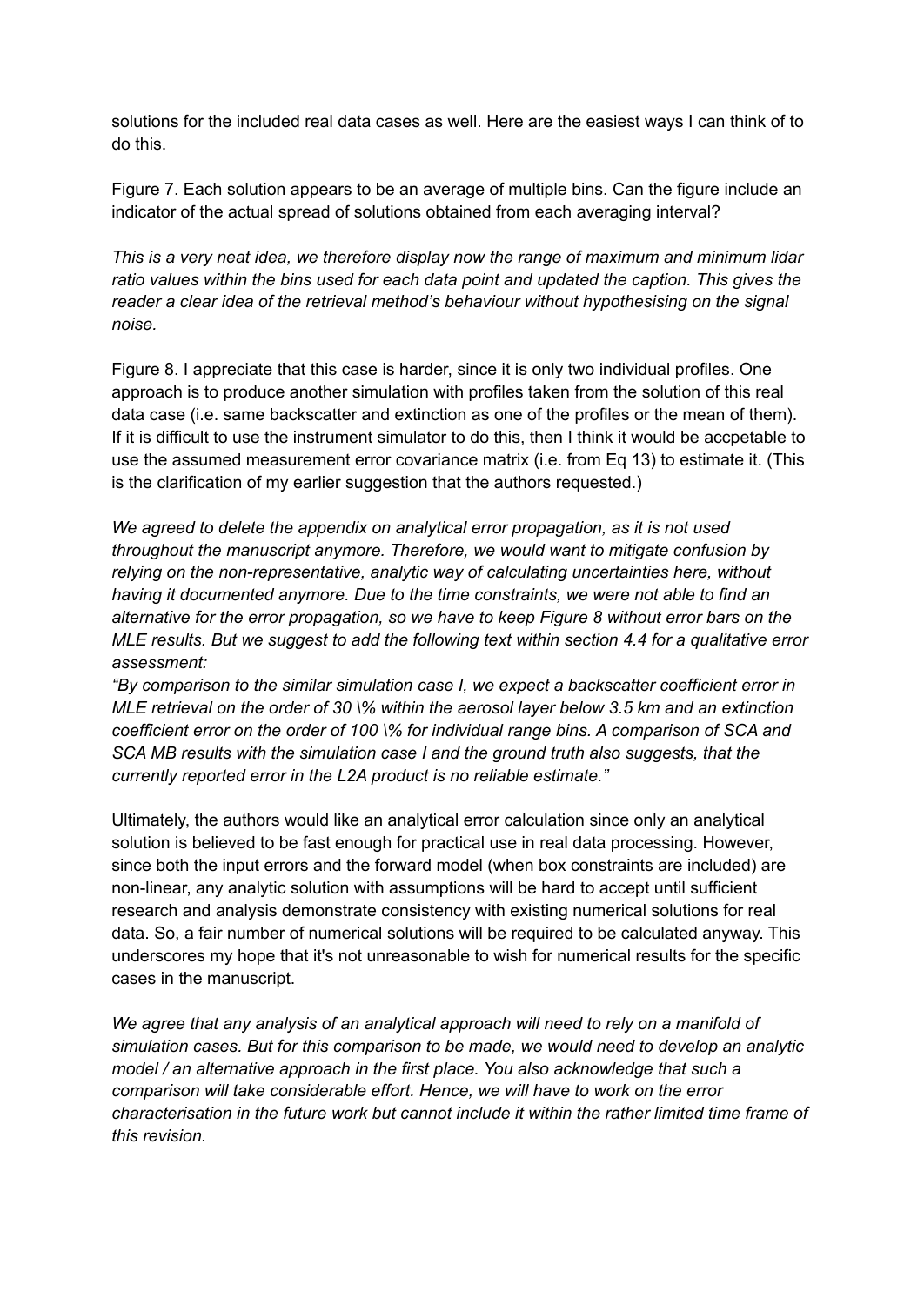I would also suggest completely removing the analytic error propagation. E.g. the paragraph at lines 324-334 and Appendix C. The authors know it does not correctly represent the error propagation of their retrieval because it doesn't include the box constraint. For that reason, they have deleted all the results relating to this error propgation. So, it should not still be included in the methodology. I think everything after "whereas" at line 325 should be deleted (as well as Appendix C). If desired, the authors can make a short statement acknowledging that an analytical error propagation for the current retrieval would have to include a way of representing the impact of the box constraint, which is a topic of future work.

*Given the earlier discussions, this is a reasonable measure. We shortened the paragraph at lines 324-334 significantly and added a note regarding error propagation from linearisation: "While a similar analysis can be made for the MLE, we find that especially the obtained extinction uncertainties would strongly overestimate the actual variability of MLE results due to the omitted constraints in such procedure. Hence, future work regarding the implementation of the box-constraints in the error estimation is pending."*

*We could potentially keep Appendix C for further reading, but it is indeed obsolete with respect to the results. So we decided to remove it as suggested, together with all references thereof.*

Minor Theme 1, related to Major Theme 2. The representation of the errors for the simulation cases can be improved.

Figure 2 and Figure 4 make clear that the standard deviation is not a good representation of the spread of the errors in the box-constrained MLE method (so perhaps also for the SCA and SCA MB as well), in that the shaded area for the lidar ratio goes well below 2 sr, although the constraint makes it impossible that any solutions lie in that range. I encourage the authors to remake the figure with a different visualization of the spread that is more representative of the actual range of the results. An alternative is to use a percentile spread, such as the 25-75% limits. (In figure 3, since standard deviation is shown along with a bias statistic, I think it's more acceptable).

*The primary goal of the visualization in Figures 2 and Figures 4 is to compare the methods. For your request I replotted the data in these figures using a 25 and 75 percentile. Doing so, another problem occurs in the SCA case (see figure below): Since the majority of extinction values below the first bin are zero, there is often no visible spread as both the 25 and 75 percentile are also zero in mid latitudes. Unless we take higher percentiles, this problem cannot be solved, but too high percentiles are not representative of the bulk data anymore. Although the distributions for SCA and MLE are non-symmetric due to the constraints, we suggest keeping the standard deviation as an established measure of spread (and error) for the sake of comparability of the retrieval methods and with Figures 3 and 5. We appreciate that penetrating towards the negative x-axis is unnecessarily confusing for the MLE case and therefore clipped the error bars at zero for the MLE lidar ratios. We hope to have explained this point well and that this is a satisfactory compromise, as we believe that we cannot find a statistical measure of spread that perfectly suits all different empirical distributions for SCA, SCA MB and MLE variables.*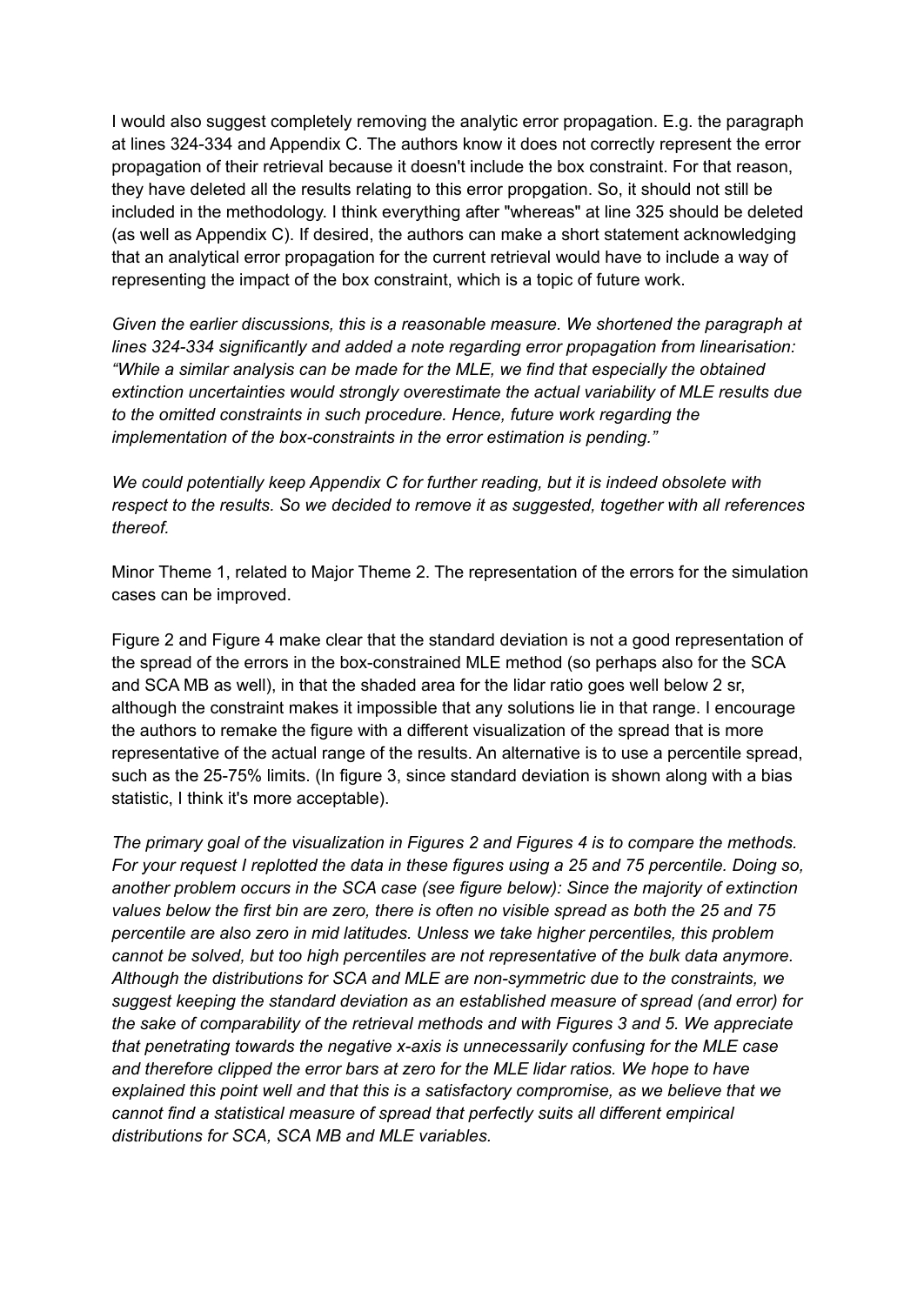

Previously I asked about the potential for bias caused by the box constraint algorithm and the characterization of the error output to account for potential bias. The authors have added a line late in the paper that suggests that an observed bias may be due to the box constraint, and I appreciate that, but they also admitted they do not have a good understanding of the algorithm. I think more analysis is required to understand how the algorithm affects the distribution of solutions. I suggest one way to gain a better understanding is to show a histogram of the solutions from the synthetic cases, particularly a histogram of the lidar ratio with mean and median marked. For instance, it would be good to see the behavior near the edges (e.g. 2 sr), whether the histogram looks truncated or rather "piled up".

*The reason why we do not provide the LR statistics is due to the fact that the LR histogram is not representative of the results. That is because, when the algorithm retrieves optical depth close to zero, the lidar ratio can be arbitrary (and indeed bunches at the first guess and the borders, etc.). In order not to confuse the reader, we report the lidar ratio defined from the mean backscatter and mean extinction, effectively throwing out the influence of "(almost) empty" bins with diverging error. Therefore, it is true that the lidar ratio is directly retrieved. But in contrast, backscatter and extinction are always well defined properties, which is why they are preferred. So, showing a lidar ratio histogram would mislead the reader, as all samples would be assumed to have equal weight.*

Figure 3. I like the new Figure 3 very much; it is very helpful to see the behavior specifically in the region with significant aerosol, and helpful to see a bias calculation paired with the standard deviation, and to have equations at line 364-365 specifying the statistics. I would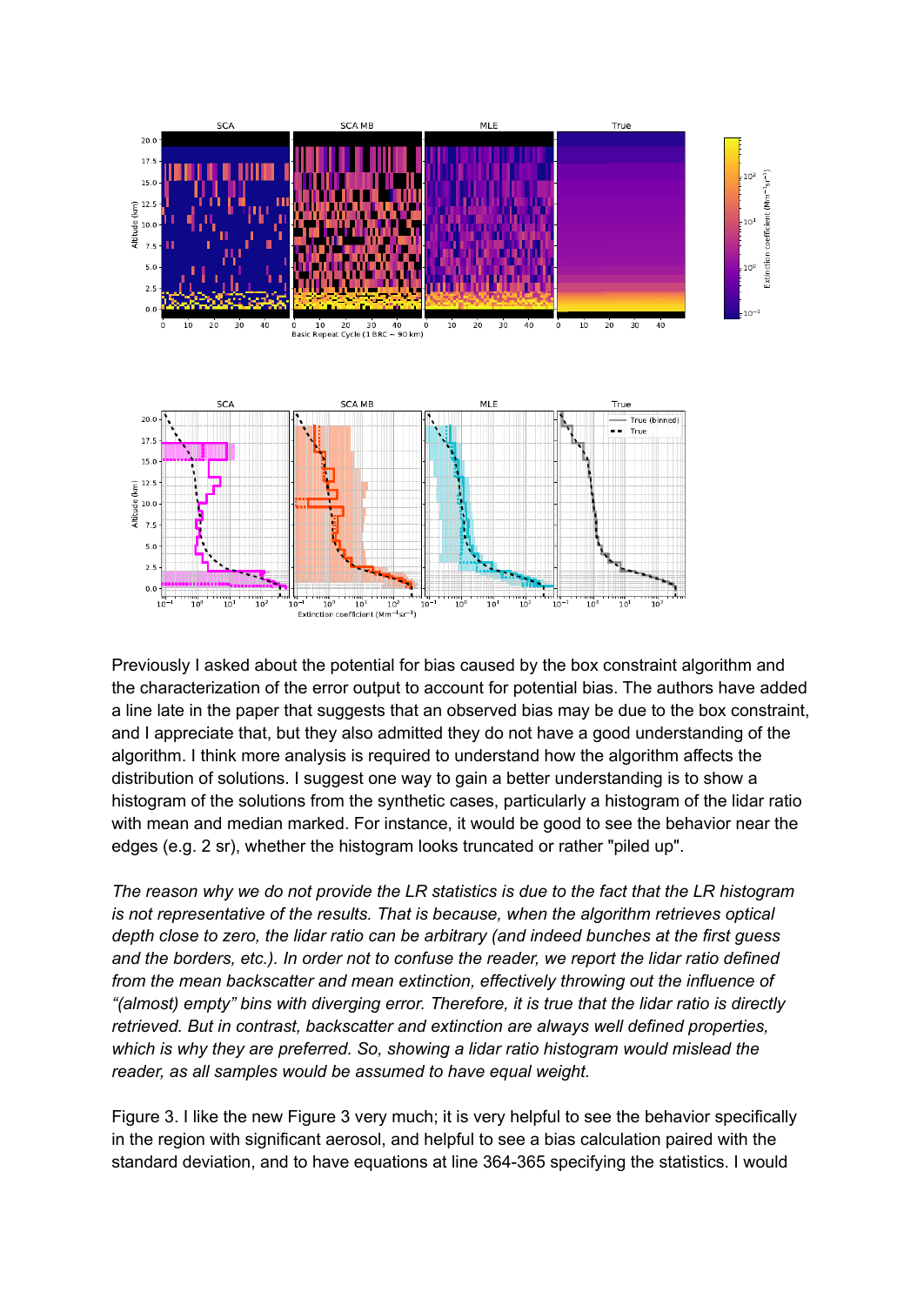also like to see panels showing the statistics for lidar ratio (which is, after all, a directly retrieved quantity from the MLE retrieval.)

*First of all, thanks for the positive feedback on the improved visuals. The reason we did not include a seperate panel on lidar ratio is to be economical in terms of space. Mean and error of lidar ratio appear clearer in Figures 2 and 4 than for extinction and backscatter due to their linear scale and the piecewise constant ground truth.*

Figure 5. Figure 5 should have the addition of the zoomed in boxes, like Figure 3 has.

*Thanks for the remark, but considering the wide spread of the results on the x-axis, the visualisation does not considerably improve by zooming in solely on the y-coordinate. For Figure 3, this was different, as there was considerable "bunching" in both directions close to the ground. We therefore suggest saving up this space.*

Minor theme 2. Items related to the discussion of ratioing of signals and discontinuities where the range bin size change.

L 367-370 (a). First, I suggest replacing "seems to be triggered by the refined range bin" with a more definite description of the observation, holding the hypotheses for the next sentence. That is, "the bias is colocated with the change in range bin size". I suggest this because I think the change in range bin size only makes the problem more obvious, but does not actually cause the problem (more below).

## *We included this small change.*

L 367-370 (b). Next, about the first theory about the bins that are not uniformly filled: does this make sense? Wouldn't the requirement for uniformly filled bins be more badly violated by large bins and better met by small bins? If the suggestion is that it is worse here due to the dramatically increasing slope of the aerosol extinction profile, then the bias would logically be colocated with the slope but only coincidentally colocated with the change in bin size. Flamant et al. is quoted elsewhere as predicting a bias in extinction due to this reason, but is it also expected to affect backscatter, as here? If this part is kept, Flamant et al. should be referenced here, with a specific description of their work showing how non-uniformly filled bins cause a bias.

*We made this point referring to the gradient in the ground truth profile, which is steepest (coincidentally) in the region with the lowest bin size. On second thought, I would argue that with this gradient direction, one would expect underestimated backscatter, since the molecular attenuation happens mostly in the lower part of the bin (increasing X), while the aerosol backscatter Y remains roughly similar. Hence, the backscatter coefficient beta ~ Y/X would need to decrease in this area by applying the hypothesis of uniform bins. Therefor, we deleted this sentence.*

L 367-370 (c). Finally, I find the other theory more convincing (ratioing of noisy signals). But why doesn't it apply to the MLE retrieval as well?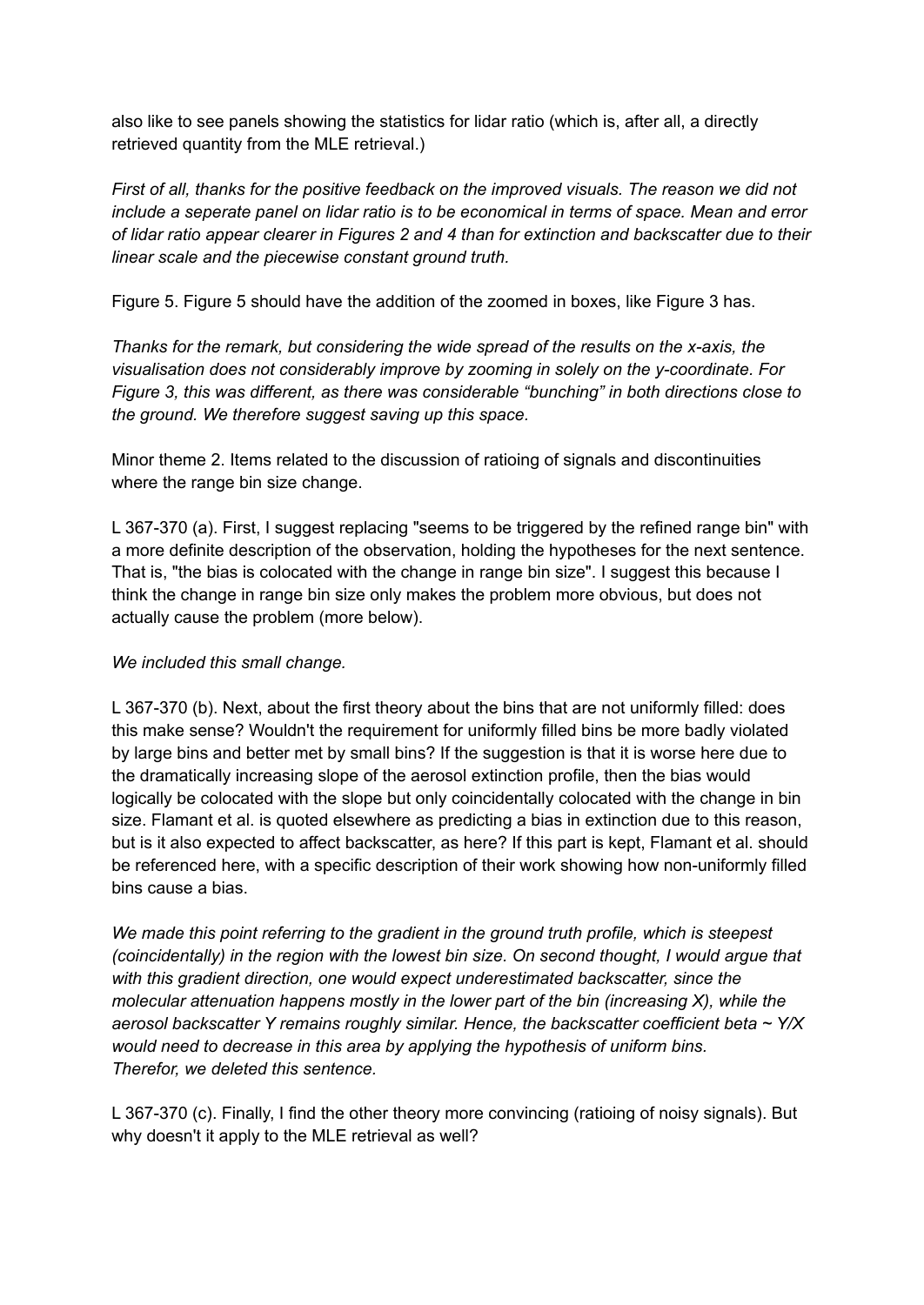*A glimpse to the reason was provided by our statement "..., because here mean(beta) will become biased high increasingly with increasing uncertainty of Xi." Now, we completed the argument as follows: With MLE, we constrain the possible values for X\_i to a physical subset, which makes them effectively less uncertain compared to SCA and SCA MB. Hence, a lower bias is obtained. This was added to the text.*

L412-413, "due to its noise suppression capabilities" is presumably the answer to my question but I find it somewhat vague. Can it be made more specific?

*With the addition to the prior subsection (see answer above), we suggest to keep this statement as is and hope to have clarified this point.*

L579. "if this varying reliability of the signals is not taken into account". I believe from L367-370 that the bias is linked to taking the inverse of a noisy signal, not because of a discontinuity in bin-size, although it is more noticeable because the discontinuity in bin-size results in a discontinuity in the bias.

*Thanks for stumbling over this statement. It is our fault we did not make clear that this paragraph is dedicated to the extinction variable. We completed this argument as follows: "Hence, if this varying reliability of the signals is not taken into account, biases or oscillations in the extinction variable can potentially be triggered by zero-flooring whenever range bin heights change. This is due to the fact that extinction essentially depends on the moving ratio of noisy signal values along an atmospheric column. The mean absolute of this ratio increases with increasing noise, which may then lead to a bias after zero-flooring negative values in SCA, see also (reference to https://doi.org/10.5194/amt-2021-181) for a graphical explanation and a showcase without flooring."*

Miscellaneous minor suggestions in line-number order.

L 37. Illingworth et al. 2015 is a secondary reference with respect to the idea that the indirect effect of aerosol on clouds is the largest uncertainty in radiative forcing. I suggest referecing some primary sources, or a major climate change review such as the IPCC report.

# *We now reference the IPCC report directly.*

L303. "not invariant under variable transforms". While admittedly I only quickly skimmed Zhu et al (1997), it caught my eye that they say the algorithm is indeed invariant under transforms with the exception of the first step away from the first guess. This suggests to me that efforts to find a better first guess might be better rewarded than attempts to find a better transform to deal with a poor first guess. The aerosol-free atmosphere is a difficult first guess to work with. The standard HSRL technique provides backscatter in one algebraic step. Perhaps consider calculating backscatter from the ratio of the channels, and with this estimate optical depth using your first guess lidar ratio of 60. (I am not suggesting this is required as a response to this review but offer the suggestion in case it's helpful.)

*Just above the lines you are referring to, Zhu et al. state in section 4.1: "However, complete scale-invariance was not possible to achieve; indeed the limited-memory algorithm itself is*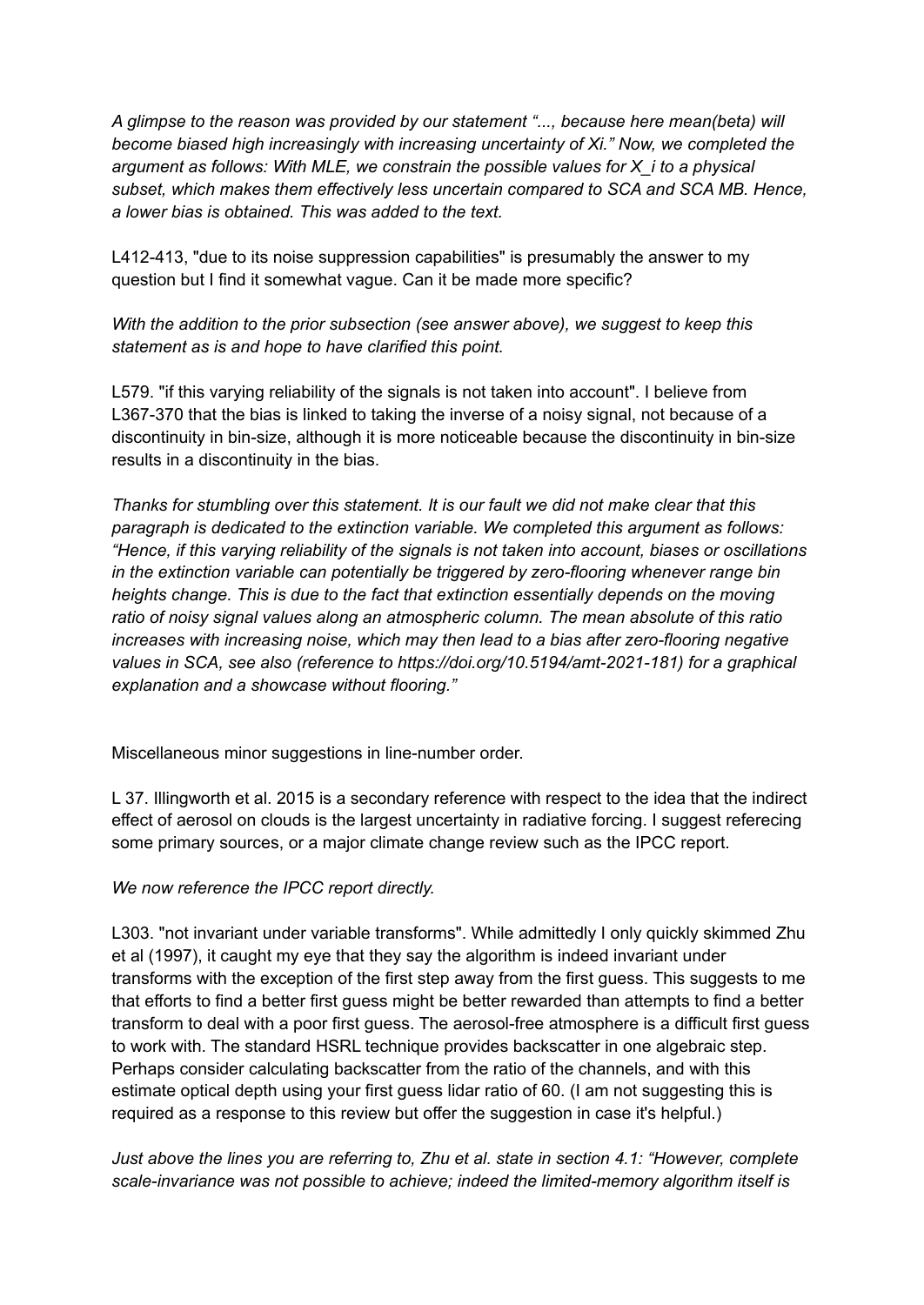*not invariant to linear transformations in the variables." This is also what we observe. The statement you refer to is "However, the algorithm is invariant with respect to scalar multiples of the variables and the objective function, and we have been able to maintain that invariance in the code with only a few exceptions." We interpret these statements such that J -> lambda\*J and v -> lambda\*v with scalar lambda, cost J and variable vector v are symmetries of the algorithm. However, the algorithm is not invariant to the general case v -> M\*v with a matrix M, as the first statement about linear transforms implies. Not being invariant to linear variable transformations implies that there is no general invariance to nonlinear variable changes (e.g. taking the logarithm) either.*

L312. I'm curious about the description of running 40000 iterations so that "the estimate should fit as close as possible to the signal data". Does the cost function really continue to decrease for 40000 iterations? I believe it's common for the cost function to begin to jump around after a while and not continuously decrease. I agree with the point that cutting off the iteration prematurely leaves some unnecessary impact from the first guess (especially if the measurement error covariance matrix is not strictly correct), but I do think it should be cut off when the cost function ceases to decrease.

*In our current implementation it continues to decrease, but with very low speed. That is why we checked additionally with the total cost criterion, in order to assess at which point no additional information can be extracted from the measurements (whenever the modelled signal values are on average maximum a standard deviation away from the real signal).*

L 378. "the feedback" is vague. Does it mean that when the SNR decreases there is a greater proportion of negative solutions that get filtered out by the zero-flooring, and therefore bias the mean solution?

*This is a reference to the topic of line 579 (see comment above). We explain this feedback in the Appendix A as written above and added a reference to line 387 for the interested reader.* L380. At the start of the added section, it would be good to say "with the exception of the bin closest to the surface". This is mentioned in the following paragraph, but the first paragraph is confusing with this omission.

#### *We fully agree and inserted the remark.*

L 469. Copolarized lidar ratios of 80sr to 120 sr for depolarizing desert dust are attributed to Wandinger et al. 2015. Does that paper really present copolarized lidar ratios? Or is this a calculation of the authors' based on non-polarized lidar ratios from that Wandinger et al. 2015?

## *Wandinger et al. explicitly present the discrepancy in Aeolus observations for different types of aerosols, the provided estimates are extracted information from the plots.*

L 415-421. What does the averaging kernal look like below the cloud in the region that has up to 100% bias and up to 500% relative error, but where the average lidar ratio "remains quite accurate"? It would boost confidence in the conclusion, if the averaging kernal also shows that the optical depth is not reliable but the lidar ratio is.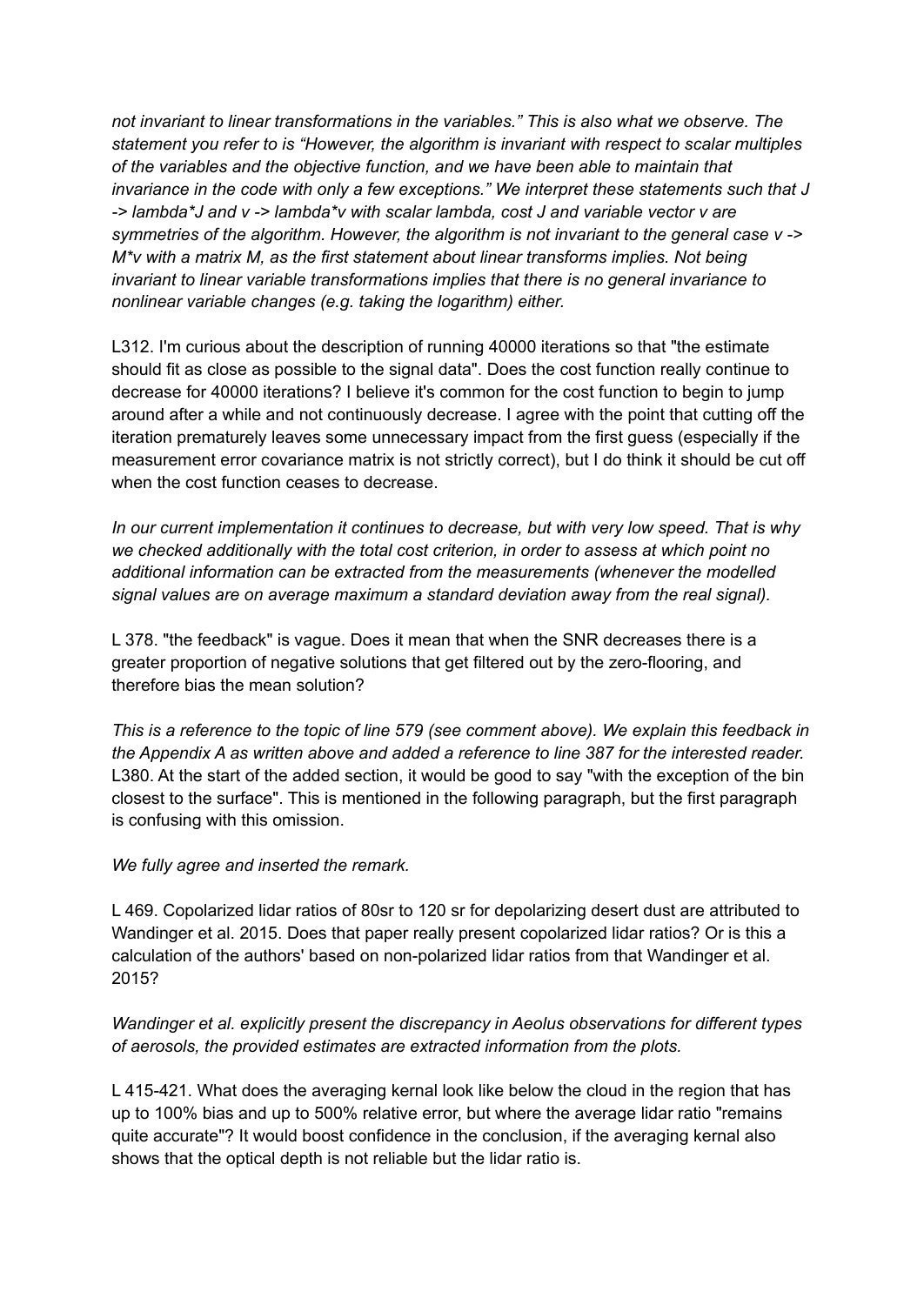*We are not sure if a look at the averaging kernel can help here, because the high-bias is mainly a non-linear effect (ratioing of noisy signals). We believe this might be a misunderstanding of the terms accuracy and precision? The precision of individual lidar ratio estimates is of course very low, indeed. The presented lidar ratio is obtained from the average backscatter and average extinction over 1000 realisations which have high individual errors. Not the individual lidar ratio is accurate, but this average. To motivate this we added: "This suggests that the noise induced biases in extinction and backscatter do almost balance, which can be motivated by the fact that both variables depend on X\_i^{-1} (the aerosol optical depth equals the normalized log-derivative of pure molecular signal and can be rewritten in terms of the ratio \$X\_{i+1}X\_i^{-1}\$)."*

L 517. Geometric overlap? Is that relevant for a satellite lidar like AEOLUS? Is this sentence meant as a more general discussion that also encompasses ground-based lidar?

## *See below.*

L 517. I can't see the cross-talk calibration as part of any tradeoff between a coupled or sequential retrieval, since errors in the cross-talk calibration will significantly impact either style of retrieval.

*This sentence was included to highlight why processing schemes for ground-based lidars such as developed by Marais et al. do prefer not to implement a simultaneous retrieval (as stated in lines 87-89). For the specific case of Aeolus it is superfluous, which is why we removed the statement in the manuscript's conclusion.*

L 522 (approximately). It should be repeated in the conclusions that in the simulations moderate amounts of aerosol still cannot be distinguished from zero (despite the fact that the new retrieval does significantly better than the existing one). This can be part of the motivation for the future work with signal accumulation. (And by the way, the manuscript has quite a good explanation of the motivation for the scene-based retrieval strategy.)

*Right, the moderate aerosol amounts cannot be distinguished from zero on a single bin basis, unless one averages over bins, because then the uncertainty decays with approximately 1/sqrt(N).*

*We included: "It is important to note that despite the improvements, moderate backscatter coefficients of about 0.1 Mm\$^{-1}\$sr\$^{-1}\$ can still not be distinguished from zero on a single bin basis. Higher precision can only be achieved by signal accumulation or averaging of the backscatter coefficient estimates."*

L 594. "the contribution from the Mie channel in the particle-free atmosphere is pure noise". But C1=C4=1, so the molecular backscatter is distributed evenly across the two channels, so I don't think this is true. Perhpas "the signal in the Mie channel in the particle-free atmosphere is more than half noise"

*Entirely correct, what we meant to refer to was the signal Y. We adjusted the statement according to your suggestion.*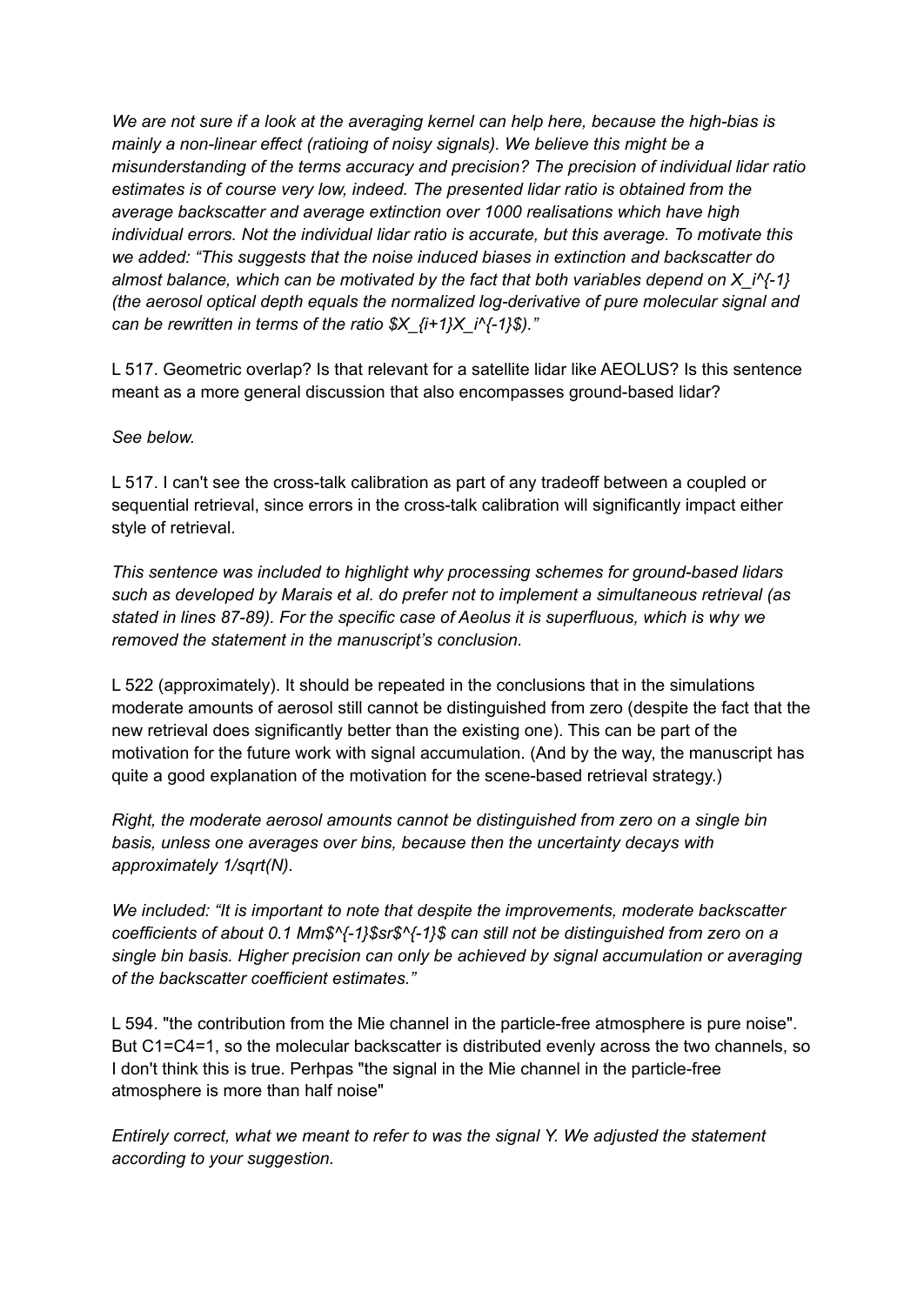Wording suggestions:

L35. I suggest avoiding the awkward parantheses. Specifically, I suggest removing the parentheses around "optical" and simply deleting "(change)"

## *Adopted.*

L40. Consider deleting "so-called". "So-called" usually has a connotation that the speaker does not agree with the label or as a way of using an informal-sounding name in a more formal context, neither of which apply here. I know the intent is "what is called" but it's redundant here anyway, so could just be deleted.

#### *We deleted so-called from the text, whenever it seemed redundant.*

L276-277. The sentence that starts "This accounts" is confusing, and I'm not sure I really understand it. Can the authors please reword this?

*We replaced it with "This overlap is about..."*

L297. Consider changing to "can cause the retrieval results to underestimate the true particle extinction by a factor of 16, and therefore underestimate the lidar ratio".

#### *Adopted.*

L314. I didn't follow what "even in unfavorable conditions" refers to.

#### *This sentence can as well be removed, so we did so.*

L386-387. I suggest deleting "likely due to the diminishing influence of the lowermost optical depth on the cost function". The non-sensitivity of the cost function at this point does not determine that it will over or underestimate, but it does show that a big error was expected, and it's not a speculation. The second part of the sentence can stand on its own without the "likely" part.

*This is right, we rephrased it into saying, that deviations from the ground truth were expected.*

L394. Not everywhere but nearly everywhere.

#### *Adopted.*

Figure 6 labels and caption. "Lidar ratio" should be "copolarized lidar ratio" (everywhere, but particularly important where measured data is described).

*All figures presenting measurment data have been updated with the term "co-polarized".*

Figure 7 caption. The sentence beginning "The upper error bound" is no longer relevant.